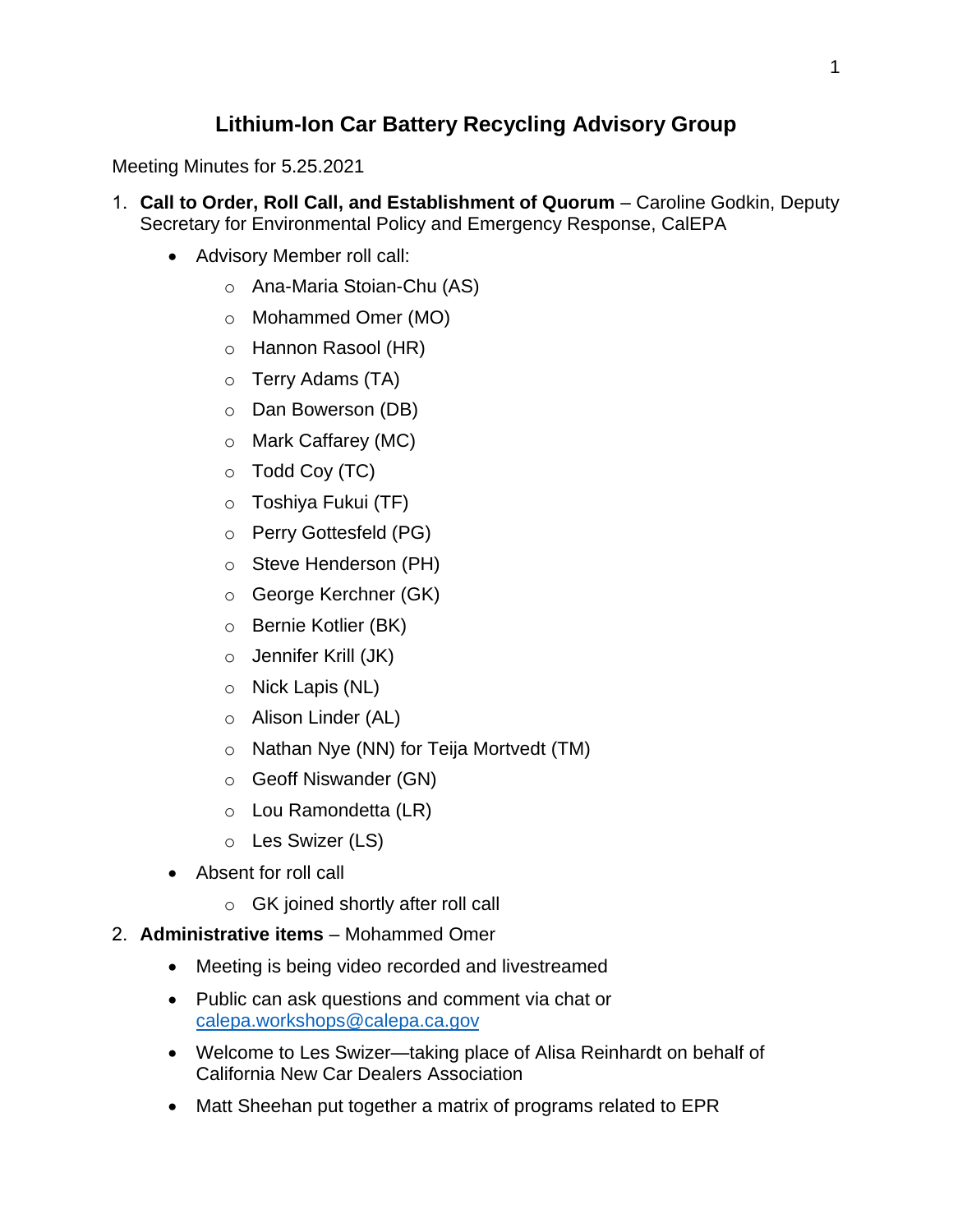- Approval of meeting minutes
	- o Minutes approved
- Updates and questions
	- o MC: LKQ made acquisition of Green Bean Battery (NiMH battery packs)
	- o AL: I have had trouble accessing videos and PowerPoints
		- MO: There is a delay because they need to be made ADA compliant. Easiest to follow up with Mohammed directly
- 3. **Presentation on California Zero Emission Vehicle Market Development Strategy and Permit Assistance Program** – Tyson Eckerle, Deputy Director, Zero Emission Vehicle Market Development; Manjeet McCarthy, Senior Permit Specialist
	- Tyson Eckerle:
		- Three crucial goals for Zero Emission Vehicle (ZEV) market, in the context of this group this will mean a lot of batteries
		- ZEV market development strategy articulates core principles for collective action
			- o Clearly identify metrics and targets
			- o Identifies major stakeholder groups
			- o Empower market actors to exceed expectations
			- o Ensure lessons learned are incorporated
		- Strategy overview
			- $\circ$  4 pillars:
				- Vehicles
				- **Infrastructure**
				- **End users**
				- **•** Workforce
			- o Core principles
				- **Equity in every decision**
				- **Embrace all ZEV pathways**
				- Collective problem solving
				- Public (policy) complements private (investment)
				- **Design for resilience and adaptation**
			- o Outcomes
				- **IMPROVED air quality, reduced greenhouse gases, accessibility,**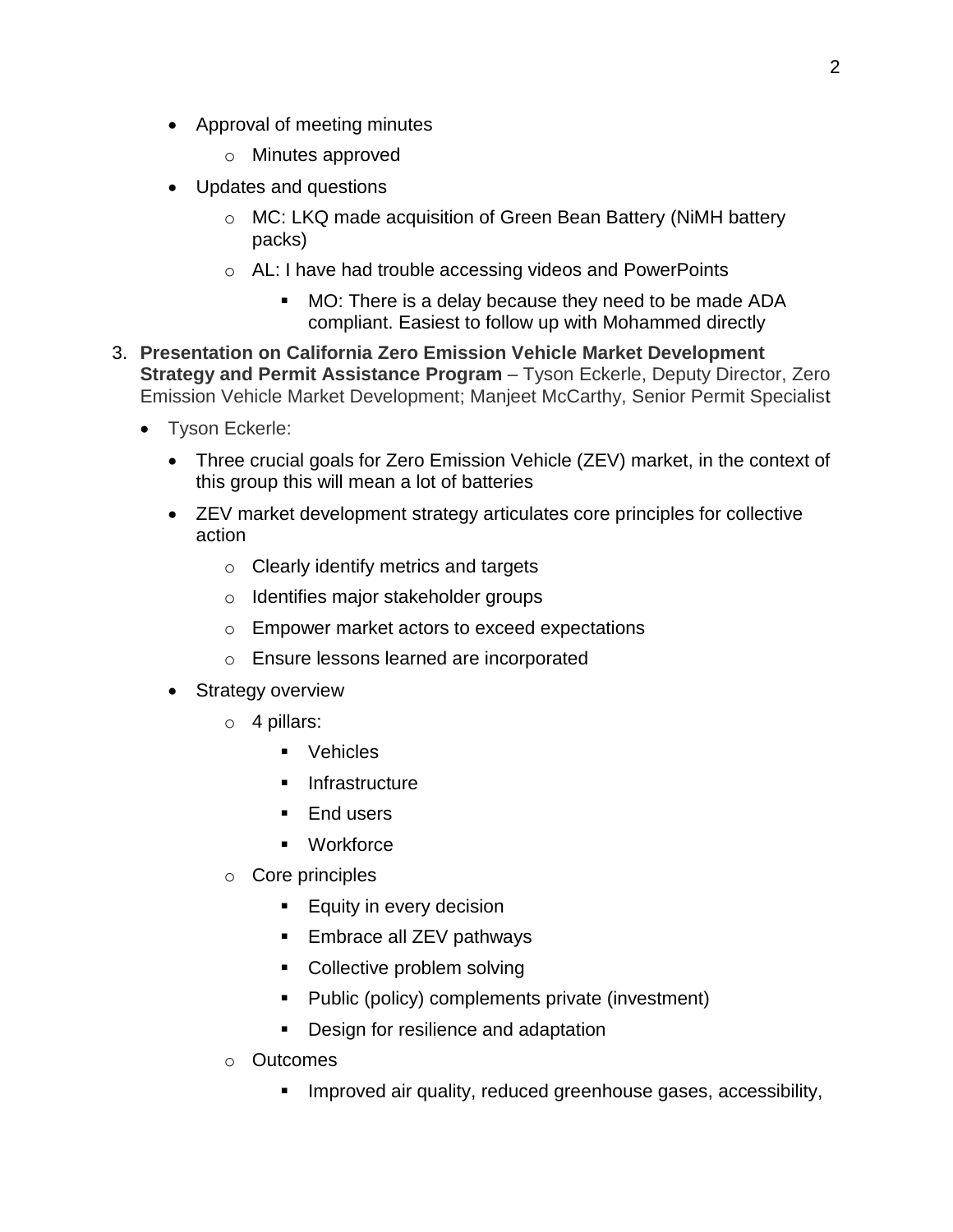green jobs

- Resources for information
	- o ZEV strategy website
	- o ZEV Strategy document
		- **•** Organized by stakeholder group
		- Updated every 3 years
	- o State agency action plans
		- 29 agencies are involved
- Battery recycling actions
	- o 2832 recommendation; key collaborators are CalEPA, CalRecycle, DTSC, CEC, Governor's Office, UC Davis, private entities, NGOs
- Budget/California Comeback Plan
	- $\circ$  \$3.2 billion investment over 3 years
	- o ZEV drayage trucks, transit buses, school buses, light duty infrastructure, Clean Cars 4 All, Clean Vehicle Rebate Project, in-state manufacturing, labor workforce development
- [Tyson.eckerle@gobiz.ca.gov](mailto:Tyson.eckerle@gobiz.ca.gov)
- Manjeet McCarthy
	- 20 years in experience helping businesses navigate permitting process and understand compliance requirements
	- Focuses on streamlining processes, serves as mediator between companies and agencies, customer service tools and desk, development of industry-specific quick-start guides.
	- Part of CA Investment Business Services Team  $\rightarrow$  site selection assistance, facilitates collections with local resources

#### **Questions**

- CG: What kind of questions do you get about end-of-life batteries
	- $\circ$  TE: Mainly general questions about what we are going to do with the batteries. We have hand-wavey answers that we are thinking about reuse and need to work on the economics of recycling. We don't have solid answers but try to convey that we are thinking about it. In terms of the report, what are the no-regrets things we should be doing now? What are the implementation actions? In our role it's making sure we are building confidence in the market because people are asking well-founded answers. We can view this as a problem and as an opportunity; the more we can think about this as an opportunity if the economics work out and we can realize benefits in terms of grid resilience through second life, the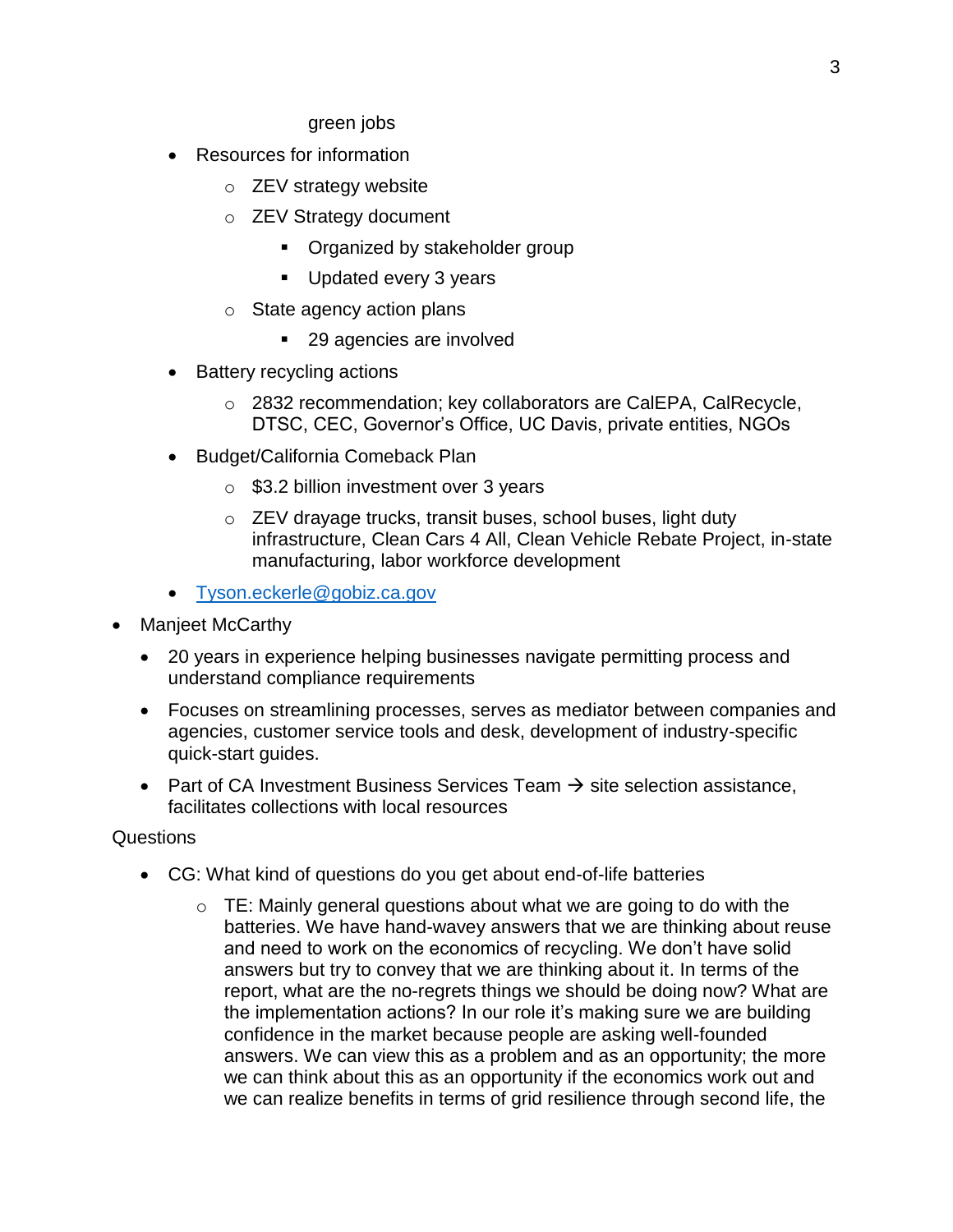more helpful it will be.

- MO: The subcommittees talk a lot about permitting streamlining and the time it takes to permit a facility in California. Are you getting a lot of interest in this question? It takes both sides—regulatory agencies and private businesses that want to set up facilities that might require a permit. Has there been interest on both sides? What can each party do to improve the working relationships?
	- o MM: When a company comes to us, I sit in their initial meetings and we figure out what kind of business it is and what they will need. The approach we adopt is bringing everyone to the table at the very beginning who will be participating in any kind of permitting that will be required. We let the companies know that a main issue will be California Environmental Quality Act (CEQA). This is the most time-consuming process and I have talked to a lot of local cities and counties who have done pre-CEQA approvals, so when a company goes there, they only have to do a mini-CEQA which can cut a process down from 7-10 months to 90 days. So that's one of the suggestions and that works well. The other thing is to from the very beginning to let the businesses know what exactly it is going to take for us to permit them so they are aware of it. In a lot of cases what I have done is if it's going to be a manufacturing facility, I have had the Air Resources Board (CARB) and Water Boards working with the company from the very beginning during the first introduction so they can work together. The Governor's Office (GO) is also working on a permitting streamline process and we will be participating soon, but they are still in the initial stages where they are trying to figure out how they want to go about it.
- PG: Does the GO have any plans to put forward recommendations based on this committee to influence state or national policy on battery reuse or recycling?
	- $\circ$  TE: Yes, we have to make assessments on what we can implement within the GO vs. legislature but having a laundry list will be extremely helpful. Manjeet laid out the permitting process. Another question is scale and is this something we need to elevate.
- AL: Two-part questions. First question: this committee has been operating under the assumption that a policy to reuse and recycling batteries is that it could create jobs in California but to Manjeet's point it does have potential to be a polluting or unpopular industry that will be difficult to locate. Does the state view this as something to retain within the state and who would be the decisionmakers about that opportunity?
	- $\circ$  TE: What do you think? I would assume yes
	- $\circ$  AL: I would say yes because we have the regulations and political will to do this well so that is an incentive to keep it in California to ensure it's done properly and capture the economic benefits. But I could see how on a higher level there could be other motivations.
	- o TE: Yes, your assumptions are correct.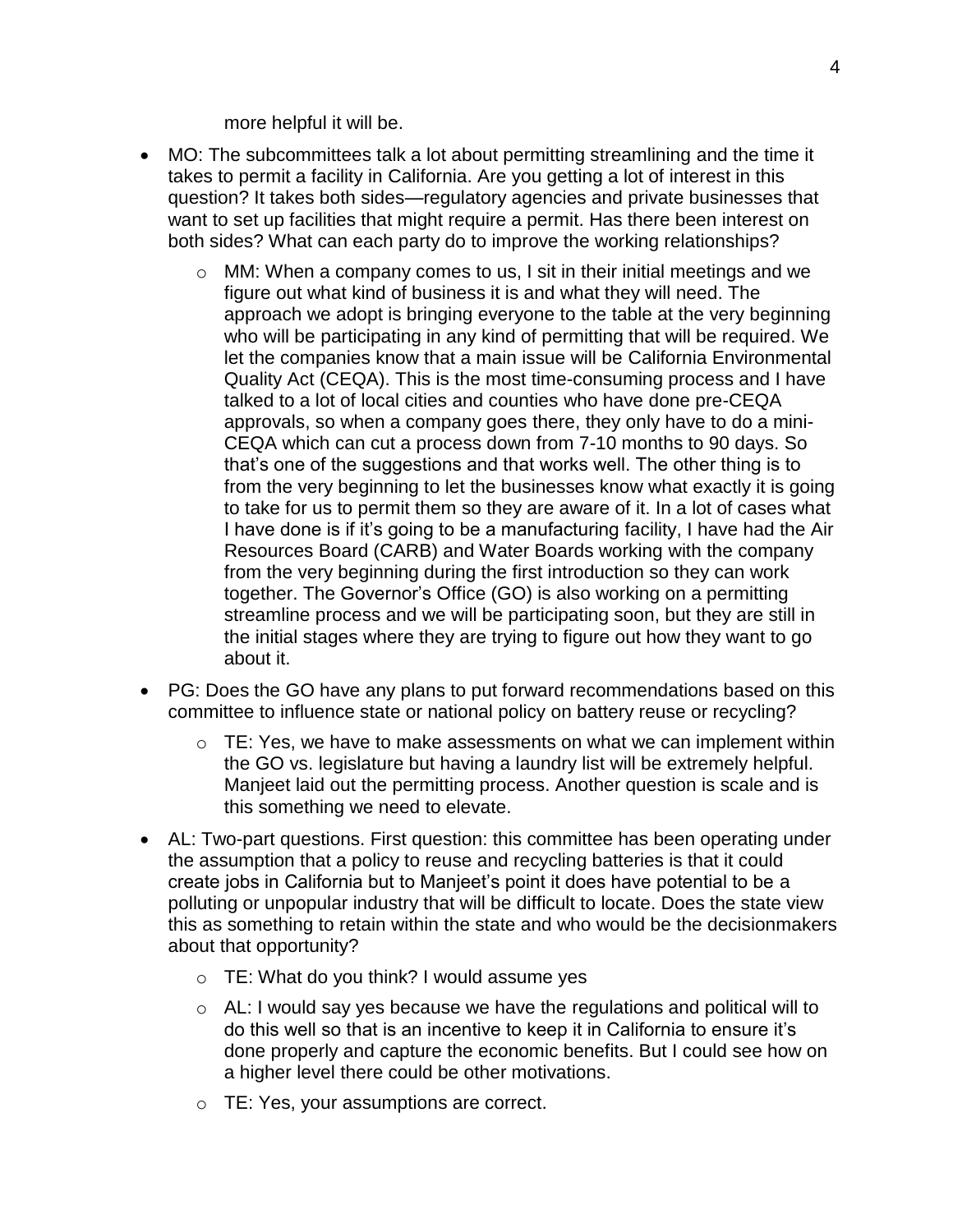- AL: Second part; you mentioned one of your jobs is to help businesses site their facilities. Despite what this policy recommends we are kind of at a point where you could start doing that analysis. Do you think that type of analysis could be a good recommendation of this committee?
	- $\circ$  MM: Our California business investment team has conversations with them finding out exactly what they would like to do, do they need to be near a port, railroad, airport, etc. So, once we determine what will be beneficial, we contact our economic dev local partners and have a site selection sheet that companies complete where they list priorities and we share that information with local partners and they at that point respond if they are interested in having the company come to them. Then we have a meeting with local reg agencies, partners, companies. We do site tours with companies. If local community wants the company to come, they try to attract the company. That's how we do it. That's how we realized that certain counties have simplified their use permitting process; they work at the speed of the business not at the speed of the State or county. We work with local air and water districts and see if there is anything we can do to expedite the process.
	- $\circ$  \*Is there any difference for a hazardous treatment facility? Can that still be streamlined at a local level?\*
	- o AL: My suggestion is to proactively create a list of criteria for businesses and scan for it to help businesses in advance.
- MO: Reading comment from Lauren Roman (LR) from chat: "The Australian government created a grant program to support development and implementation of technologies that can streamline permitting for battery minerals mining and exporting from AU. Perhaps CA can find innovative solutions similarly."
- JK: To add a couple of points on the idea of primary sourcing minerals for battery technology growth, if you aren't aware my organization EarthWorks works to address the adverse impacts from mineral and energy extraction. In the US it is governed by outdated laws; there's no royalty or fund from clean-up costs. This is an issue that California grapples with actively, and mining is the most toxic industry in the US. We've been encouraging a hierarchy of responsible material sourcing for this battery transition beginning with recycling, we recently commissioned new research from the University of Technology Sydney looking at global mineral reserves and soon-to-be technology for recycling. Our analysis is that is that recycling could offset between 25-55% of new mining for batteries. We also feel new mining must be independently certified since it is governed by such an outdated and antiquated law.
- MS: Can local governments also create a streamlined process for permitting?
- MM: They take a parcel of land and pre-assess it so that whoever is applying only has to do the CEQA process for that specific business type. Not many districts have done that but I was in a small town between Fresno and Modesto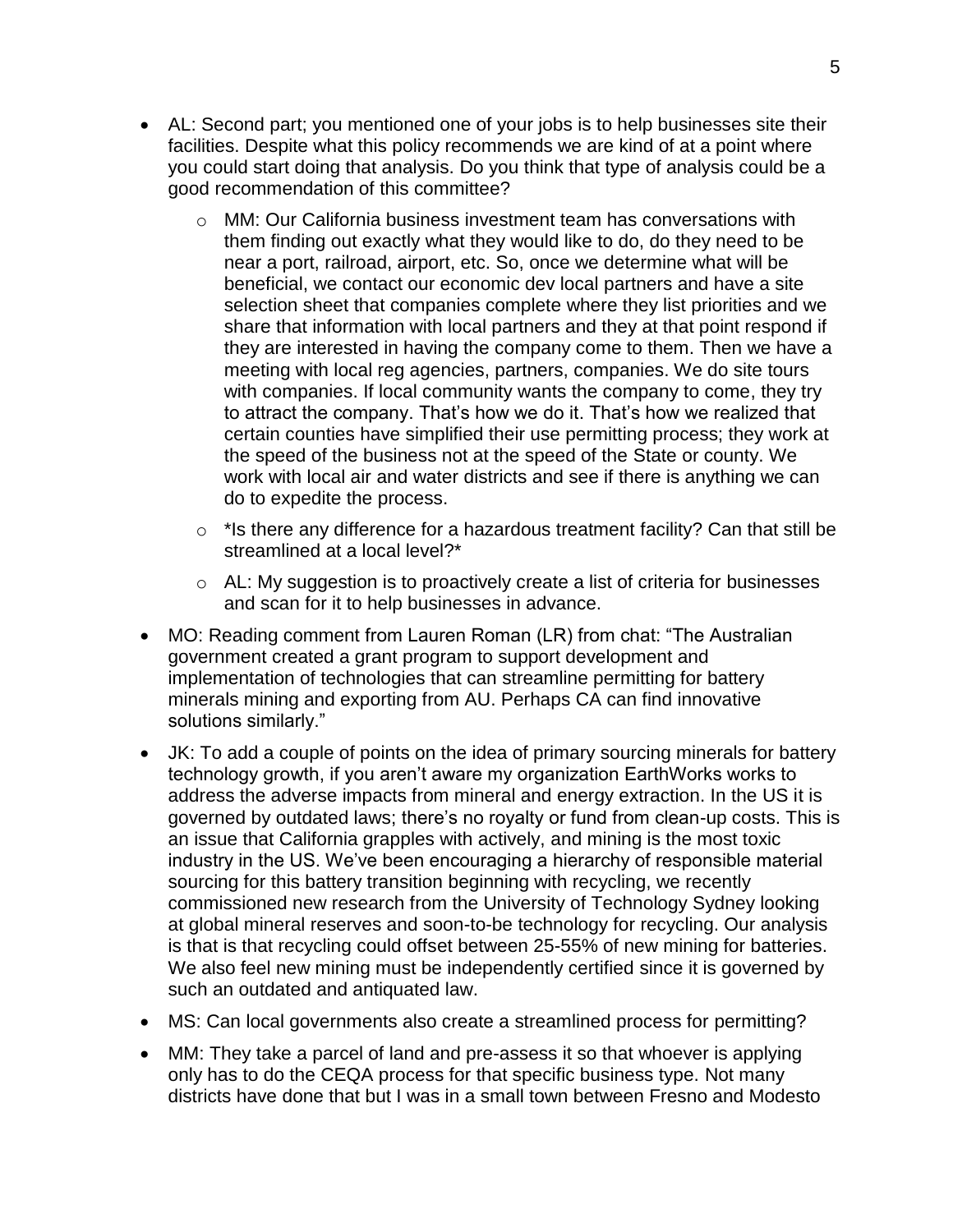who had done it.

- AL: Jennifer, was this under a best-case scenario?
- JK: Yes, and also these are minerals that we have never demanded at this scale before.
- 4. **Presentation by California Auto Dismantlers Association on Sustainable Endof-Life Policy Solutions for Lithium-ion Batteries** – Tom Novak, Vice President Business Development, Pick-n-Pull
	- State of California Auto Dismantlers Association (SCADA) is a statewide trade association to serve Licensed Automobile Dismantlers in education, government, business and social activities
	- Automobile dismantling
		- $\circ$  Full vs. Self-service; for self-service, public goes in and picks their own parts.
	- Licensed dismantler requirements
		- o Zoning approval, use permit, other permits
			- Storm water permit, EPA identification number, hazardous materials business plan, safety and injury/illness prevention program, workers comp insurance (among others)
		- o Licensed dismantler requirements fir vehicles processed
		- o Proper management and disposal of various materials
		- o Federal reporting requirements
		- $\circ$  They accept these additional costs to maintain regulatory compliance
	- How end-of-life vehicles (ELVs) are acquired
		- $\circ$  Insurance companies  $\rightarrow$  auctions
		- $\circ$  City and county programs
		- o Tow companies
		- o Non-profits
		- o Private parties
		- $\circ$  Cars with LIBs and NiMHs are currently showing up in all these channels
	- Auto recycler's sustainable recycling solutions
		- o Reuse of battery in similar application; best and highest value
		- o Repurpose for new use
		- $\circ$  Recycling; lowest value but there is a market. Only option for damaged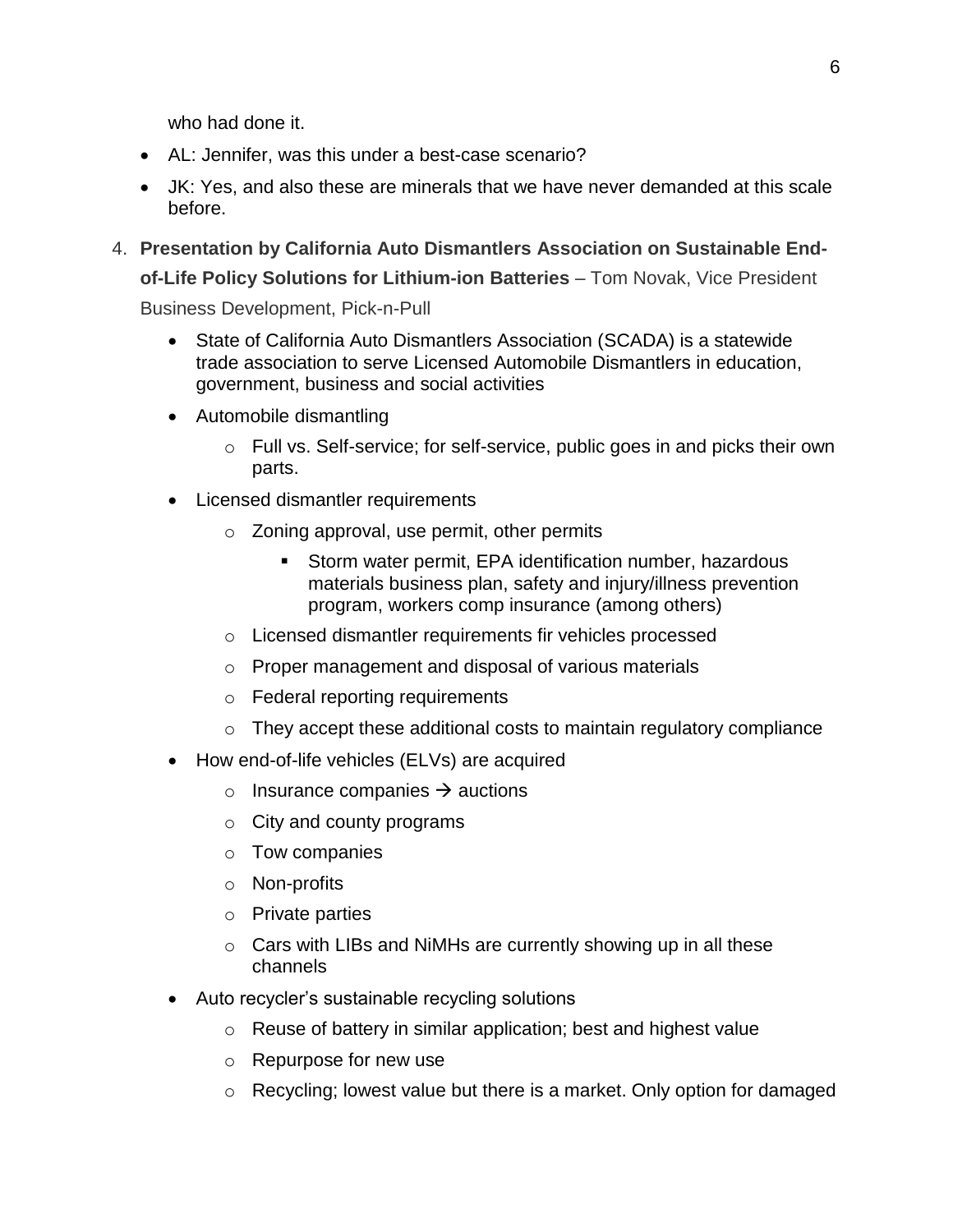batteries

- Recycling damaged batteries is costly
	- o Must be stored in a segregated processing area, shipping requirements are \$1,500 plus
- Possible policy solutions
	- o Cost effective and reasonable framework of requirements for management, handling, transportation
	- $\circ$  Improved labeling with vehicle specific data, e.g., YMM and battery chemistry
	- $\circ$  Identify viable and stable funding source to support requirements
		- State general fund not a reliable source of funding
	- o Revise overburdensome requirements which disincentivize recycling and have unintended consequence of directing more vehicles and batteries to unlicensed automobile dismantlers
	- o Continue to address the issue of unlicensed dismantlers—SB 366 to extend the unlicensed dismantlers taskforce
- Unlicensed dismantler
	- o Operates as a dismantler without license from DMV
	- o Estimated that up to 40% of 1.2 ELVs in CA are unaccounted for and processed by unlicensed dismantlers
	- o 20-30% cost advantage per vehicle for unlicensed dismantlers
	- o Number of licensed dismantlers in CA has dropped from 1,600 in 2000 to 900 today

#### Questions

- PG: Are you saying there are 3X more unlicensed firms? And do you report whether vehicles are hybrid vs. battery electric?
- TN: We report the VIN and that can be used to find the make and model. It's estimated that 40% of vehicles go into black market, the point here is that there is an increase in unlicensed activity.
- PG: What is the federal agency you report to?
- GM: Department of Justice
- TC: That's a significant reduction in terms of facilities. Is there a reason you could point to? Business climate, tough industry?
- TN: There are some folks who have just gotten out of the business. Being in the business, some challenges continue to be with compliance and these are good operators so in a lot of cases it's better for them to roll up their sleeves and move on if it's not the best use for their facility. And the unlicensed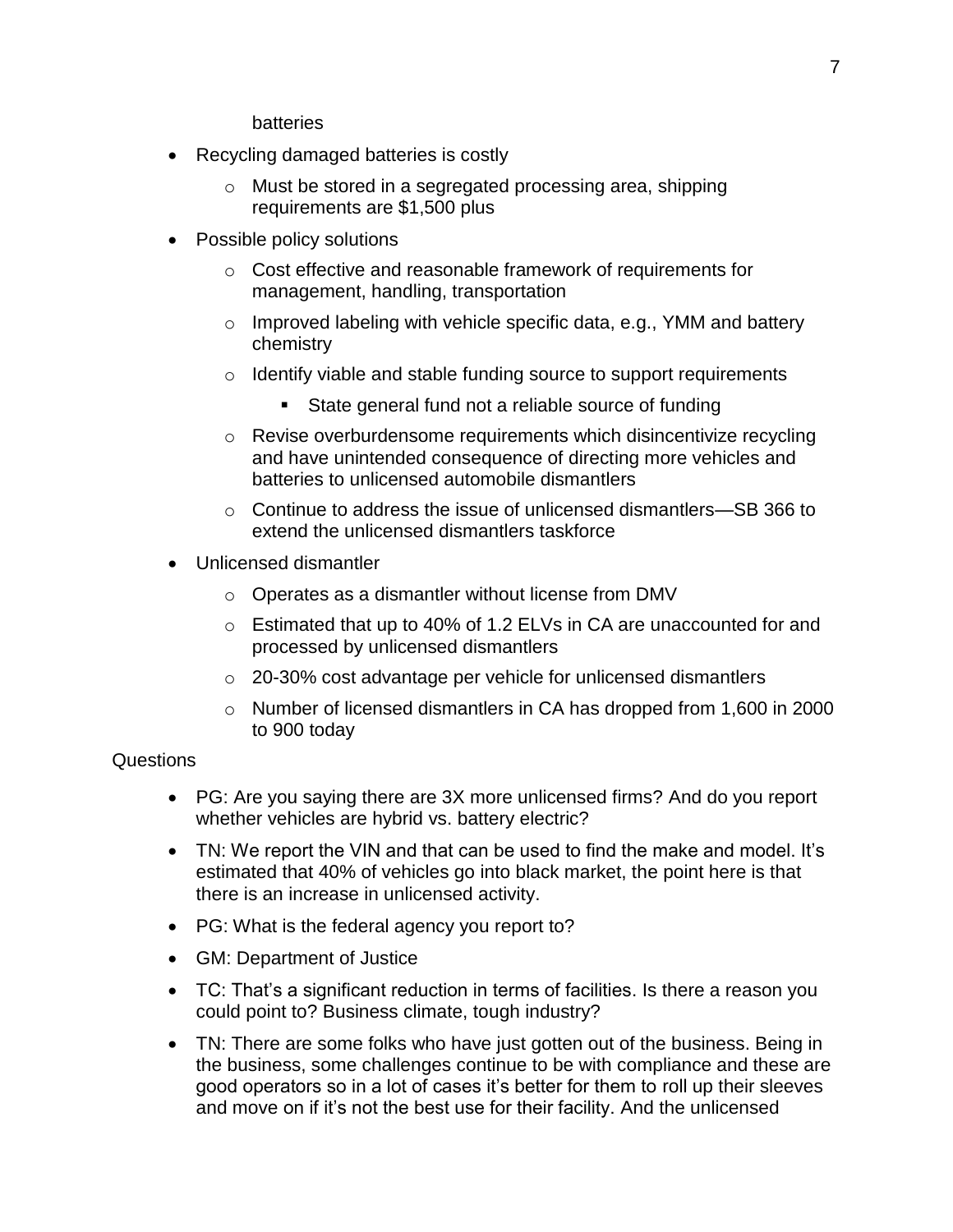dismantlers make it difficult to compete. We are going against them when we have to purchase cars; they can spend more at auctions because they don't have the same overhead.

- TC: Are there any regulating mechanisms in place that don't allow for unregulated parties to buy cars at auto auctions?
- TN: No, they're able to go to auctions, put signs up, and go to tow vendors. They struggle to get city and county abatement cars but other than that they have the same access that we do.
- MO: Sandy Blalock included a link to the agency dismantlers report to in the chat: [https://vehiclehistory.bja.ojp.gov/nmvtis\\_auto](https://vehiclehistory.bja.ojp.gov/nmvtis_auto)
- GN: I have a question about the requirements. I see you have a hazardous material permit of some sort, do you have to renew those or do you get an exemption?
- TN: I'd have to get back to you on specifics, but we are certified to handle hazardous materials.
- GN: So you could handle LIBs without additional requirement. Do you find the core charge model to be helpful in managing lead-acid batteries? Or is just the ease of shipping and handling that makes it easier?
- TN: Mostly ease of shipping and handling, documentation. The core charge fluctuates based on the price of lead.
- CG: Could you explain for the group at large what a core charge is?
- TN: Yes, it's typically where if a retailer were to sell a battery, they would add a charge on top of that to incentivize someone to bring the battery back.
- DB: It's good for this group to keep in mind that it's imperative we don't accidentally incentivize unlicensed dismantling. You mentioned excitement about recycling. Are you starting to see a positive value and demand for recycling? Do you purchase them at auctions because you are seeing positive value?
- TN: Yes, initially they were a nuisance but there is enough demand for example for Nissan leaf batteries to repurpose that we are seeing more interest. Older batteries have a fair amount of cobalt and nickel and they are developing processes to extract high rates of metal with little waste. I don't know how closely you guys are following the news on this but there are recyclers announcing facilities; Lithion, Retriev, Redwood Materials, etc. It's really the cost of shipping the batteries to the recyclers that's the issue.
- TF: I am shocked at how brazenly people are able to buy batteries at the same sources you are going to. This sounds very visible. Are a lot of these guys operating out of permitted locations?
- TN: They go into light industrial areas and just bring carts through where they can lease for a low price. A lot of times they do it for export which is also a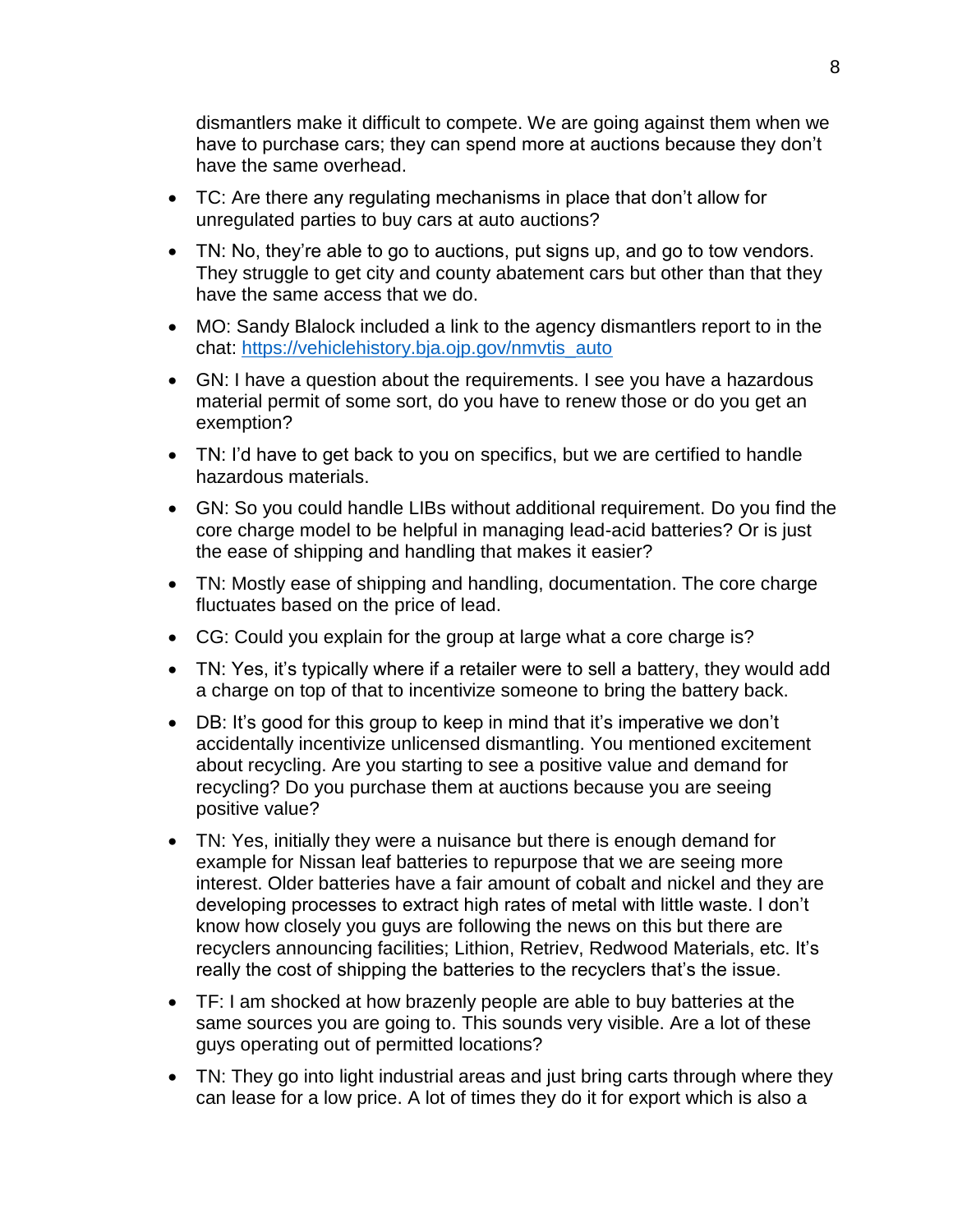concern. We can put all the blockchain we want in the batteries but if they're exported they are lost and they probably will not be shipped up to DOT standards.

- TF: Yes there are safety and environmental hazards, who will pay for that liability? So there was a task force that was charged with looking at enforcement, but right now would you say those resources are lacking?
- TN: Yes, we are working with Senator Umberg to get resources extended. We feel it is in our best interest and interests of this committee to show our support for this bill.
- TF: So do you think this is an enforcement issue? If there were more people enforcing this issue it would be less of a problem?
- TN: Yes
- GK: Getting back to cost of shipping, can you describe what those shipping costs are? Is it a matter of the carrier coming to your door and the fact that it's a hazardous material?
- TN: Yes, you have to use a certified Class 9 waste hauler. When you're shipping a damaged battery they have to be in a container to protect it from impact and have the material to go along with that. Batteries range from 20lbs to 1000 lbs that don't sit on a standard pallet so you have to have custommade wood crates. If you're not getting them from the OEM the crate and packing material to ensure they're safe
- GK: So it's the packaging and preparation. Lead batteries are subject to generous exceptions from hazardous materials transportation shipping. The issue we have is the fire risk. We are working on a solution to lower those costs but it's a heavy lift for DOT.
- TN: I am mainly talking about exceptions for undamaged batteries. I can transport the battery within the vehicle easily, but when they're taken out of the battery now it's class 9. So is there a way we can say these batteries are safe, they're palletized, and get an exception?
- GK: Yes it comes back to the fire risk and there are incidents that come back to bite us when we approach DOT. There may be alignment with the Biden's administration's priorities to support battery recycling.
- MO: Thanks, this was a really great presentation, I think we are all floored by the numbers about unlicensed dismantling. We are going to take a break and come back at 1:15.
- MO: Welcome back everyone. As an introduction, we have separated out into three subcommittees to identify, discuss, and analyze barriers, opportunities and policy recommendations to meet the goal of AB2832. At this time we are going to hear a brief presentation from the chairs of the subcommittees. This is a type of progress reports. Chairs will answer clarifying questions and then we will go to a larger discussion. First up is GK who is chair of the logistics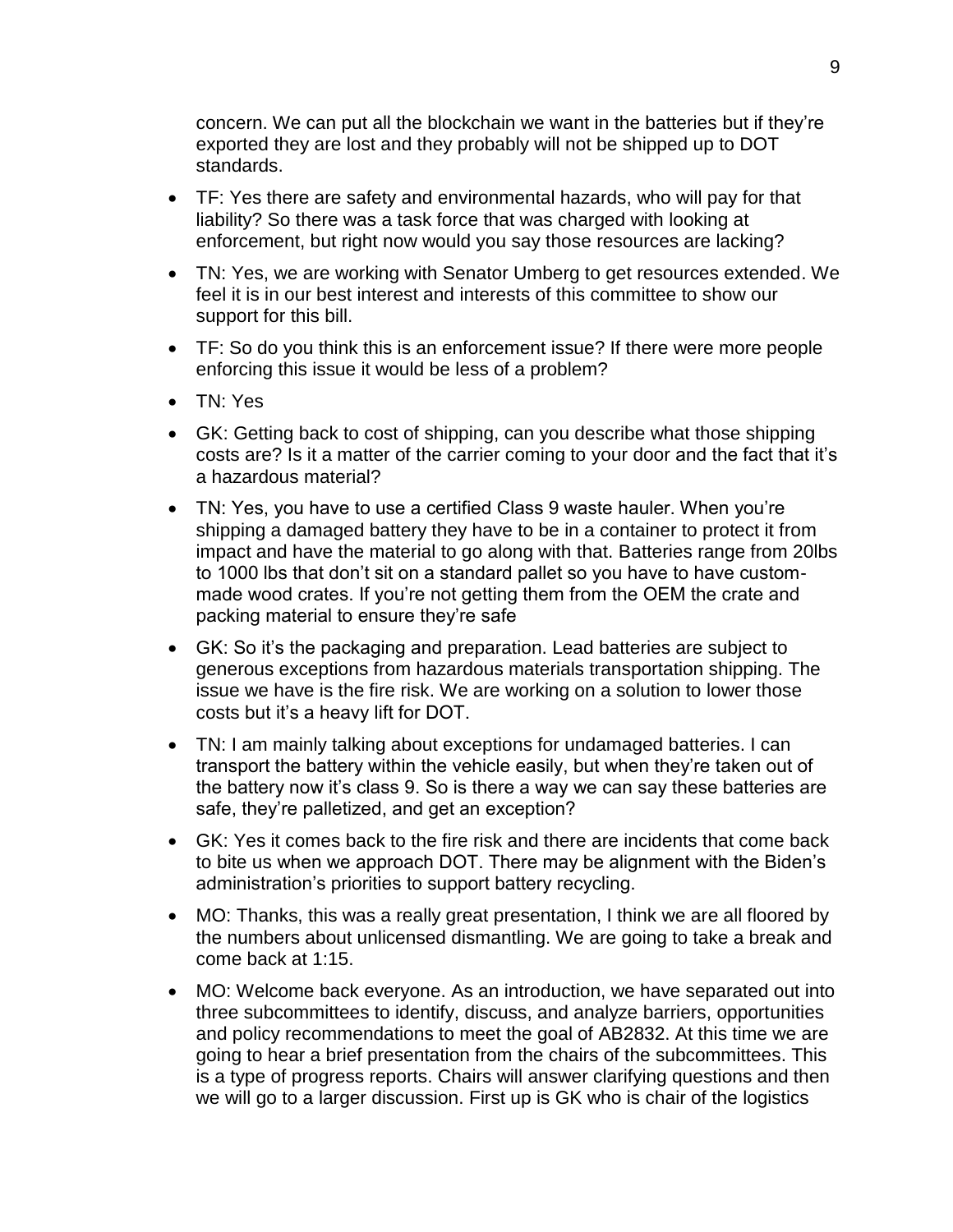subcommittee.

## 5. **Logistics subcommittee presentation--** George Kerchner

GK: I am the chair and this is an update on the issues we have been covering over the last three months. These are complex so please bear with me.

- Barriers: The presentation today was great at discussing transportation issues.
	- o Cost and complexity of haz mat transportation
	- o Burdensome state regulations
	- o Difficulty of capturing out of warranty batteries
	- o No defined responsibility or EPR
	- o Unlicensed dismantlers
	- o Knowledge and infrastructure gap
- Opportunities: Tremendous amount for the state of California.
	- o Establishing collection and recycling program to reduce costs
	- o Increase recycling rates
	- o Support reuse or repurposing
	- o Skilled job creation
	- o Increased safety
- We started out doing a policy brainstorm.
	- $\circ$  First purpose is defining a responsibility, and this can be reached by EPR or an upfront fee
	- o Incentivize battery return through core charge
	- o Enable access of information about the battery condition through universal diagnostics
	- o Avoid grey market by improving enforcement of existing laws and a certification program
	- o And to address the knowledge gaps funding should be made available to provide clear OSHA guidelines, storage, and shipping.
- Extended producer responsibility: one way is the upfront fee collected when the EV is sold. We had a great presentation from Call2Recycle and the PaintCare program. One approach is an upfront fee or environmental handling fee.
	- $\circ$  Positive: This is used in Canada for portable batteries. This avoids the need to subsidize at end of life. There are a lot of positives for this.
	- o Negatives: The negatives include an added upfront cost to the EV.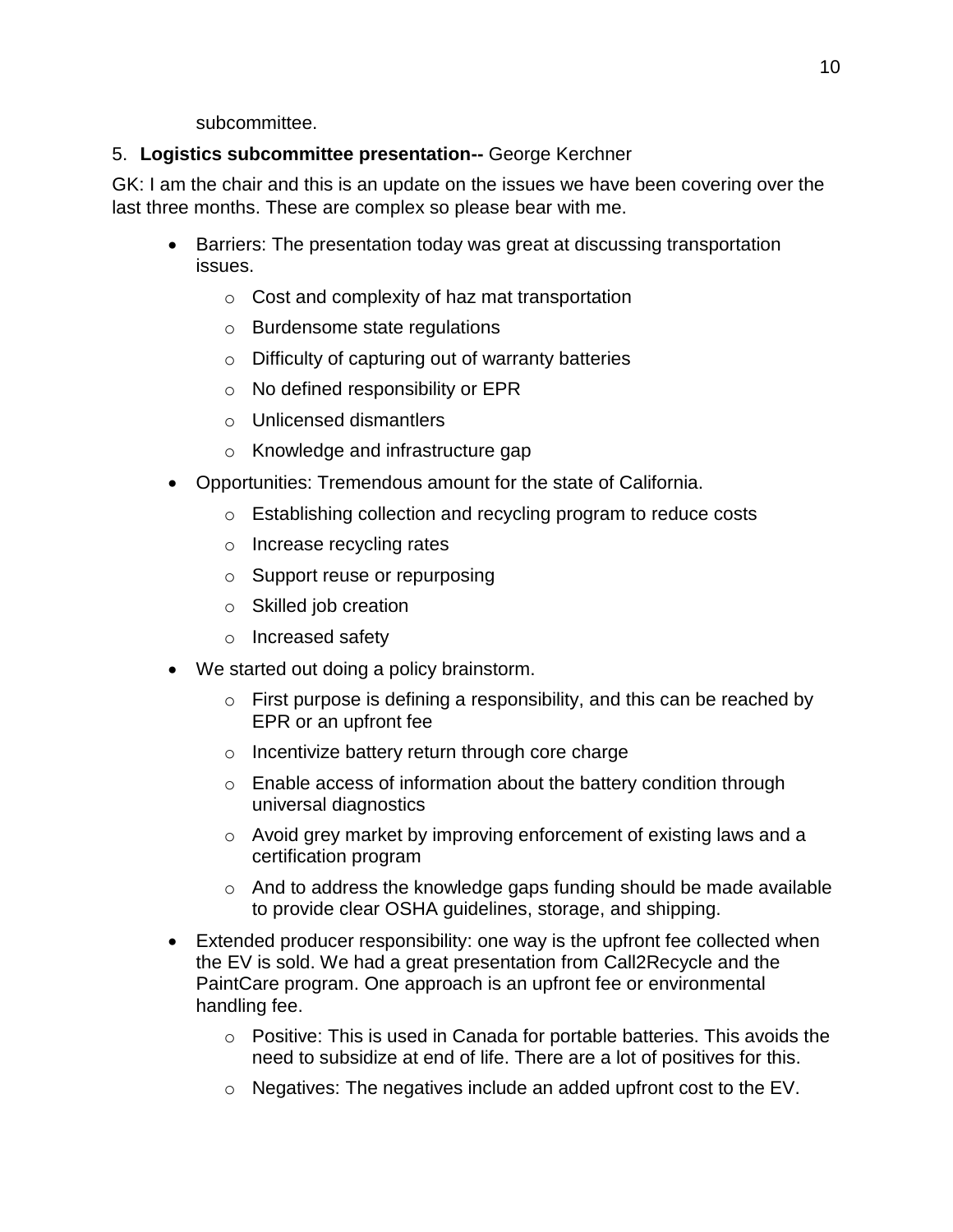This is a big negative. It may not encourage second life program.

- EPR without upfront fee. This means that the OEM absorbs the costs.
	- $\circ$  Positive: This is also much simpler than an upfront fee.
	- o Negatives: Placing all the burden on the OEM and disincentivizes reuse and repurposing.
- Core exchange program: This is similar to what is happening today with the lead-acid battery.
	- o Positive: This does not add upfront cost at time of purchase
	- $\circ$  Negative: Only addresses batteries that are returned before the vehicle end of life and assumes a positive value of battery at the end-of-life.
- The party handling the battery is responsible for sending it to the proper facility. This is basically what is happening right now.
	- o Positive: Does not add upfront cost, it doesn't add additional actors and supports a used parts market.
	- o Negative: Safety and hazard risks, the issue of a lot of unlicensed facilities, enforcement challenges, does not address transportation issues, and it does not incentivize proper disposal.
- Proper diagnosing the condition of the battery and having access to the state of health data.
	- o Positive: Enabling informed decision about the end-of-life route. This allows maximum use of the battery and more locations to diagnose.
	- o Negative: IP issues and that it could result in unlicensed people to work with the batteries.

### 6. **Recycling subcommittee--** Mohammed Omer

- MO: Like the other two subcommittees we went over the barriers, opportunities, as well as policy ideas and recommendations.
- A side note: The US and DOT at the federal level have done great webinars. There is a State Senate bill SB244 for training and handling the disposal of the batteries. It would be put together by DTSC and CalRecycle, with a battery fire training program run by CalFire.
- Barriers: all of these are separate subcommittees, but they have similar barriers
	- o Regulations: there is difficulty permitting. The department has spread up their process, but facilities have not yet gone through the process. In addition, there is potentially unclear and outdated/ inconvenient regulations
	- o Economics: The first is who is responsible for end-of-life costs and the need for consolidation. The economics of material recovery and cathode chemistries, this is kind of the economic case for recycling; is it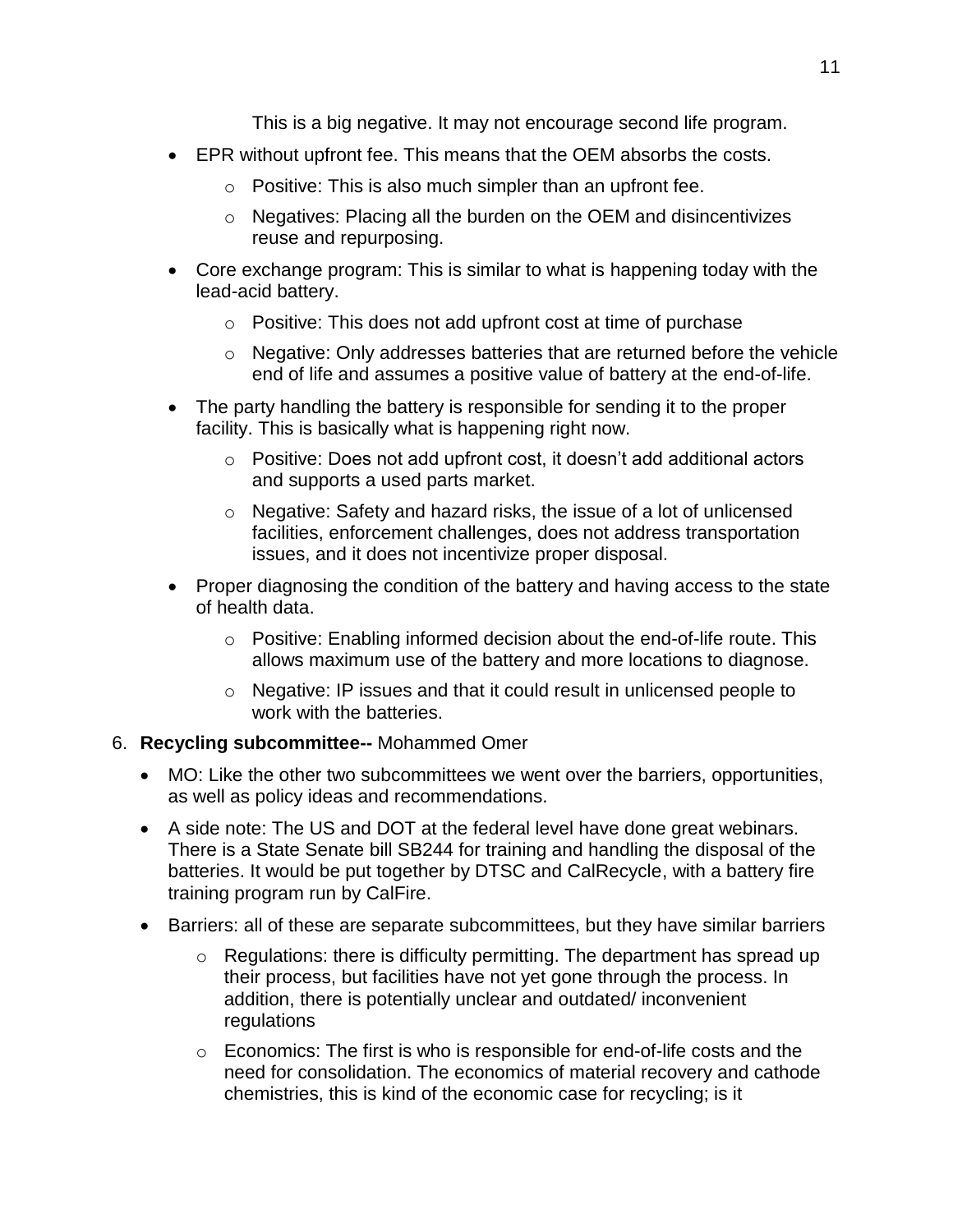economical? We are seeing a shift to lower cobalt batteries which changes the recoverable value.

- $\circ$  Industry development in the US: We don't have a full supply chain in the US. If there is no supply chain, this question of a circular economy is not tested. It is a murky are of seeing into the future.
- o Lack of information and data: There are different cathode chemistries that may change from year to year and there isn't much labeling. And of course, this has to do with IP. Another is the lack of design for recycling and standardization. The OEMs are designing for performance and range but perhaps not the end-of-life. Finally, the uncertain performance of recovered materials. It is unclear if these can be put back into the battery supply chain.
- Opportunities:
	- o The reduced environmental and social impact: this includes the conservation of resources and reducing the environmental and social impact. Finally, the conservation of landfill capacity and reduced reliance on hazardous waste landfills.
	- $\circ$  Economic opportunities that include job creation, which can support families and economic growth. The introduction of supply risk and reliance on imported materials and the lower cost of batteries.
	- $\circ$  The recycling industry growth: So, the creation of a recycling economy within the US and the manufacturing ecosystem is currently a barrier.
- The policy brainstorm.
	- $\circ$  The goal that I will go over the most is supporting recycling facility development within California because it won't have as much overlap with the other subcommittees. This includes a guaranteed timeline and budget, an economic incentive package, and not allowing rule changes except at permitting.
	- o Defining a responsible party: the current owner and EPR
	- $\circ$  Creating a fund to cover the recycling costs with money gathered at the car registration.
	- o Ensure quality recycling
	- o Incentivize battery recycling
- Streamline the permitting process at DTSC with a guaranteed timeline and budget for both parties:
	- $\circ$  Positive: fixes the immediate problem by providing transparency, this may lead to more facilities in state and reduced GHGs from transportation, and reduced illegal operations.
	- o Negatives: the details are unclear,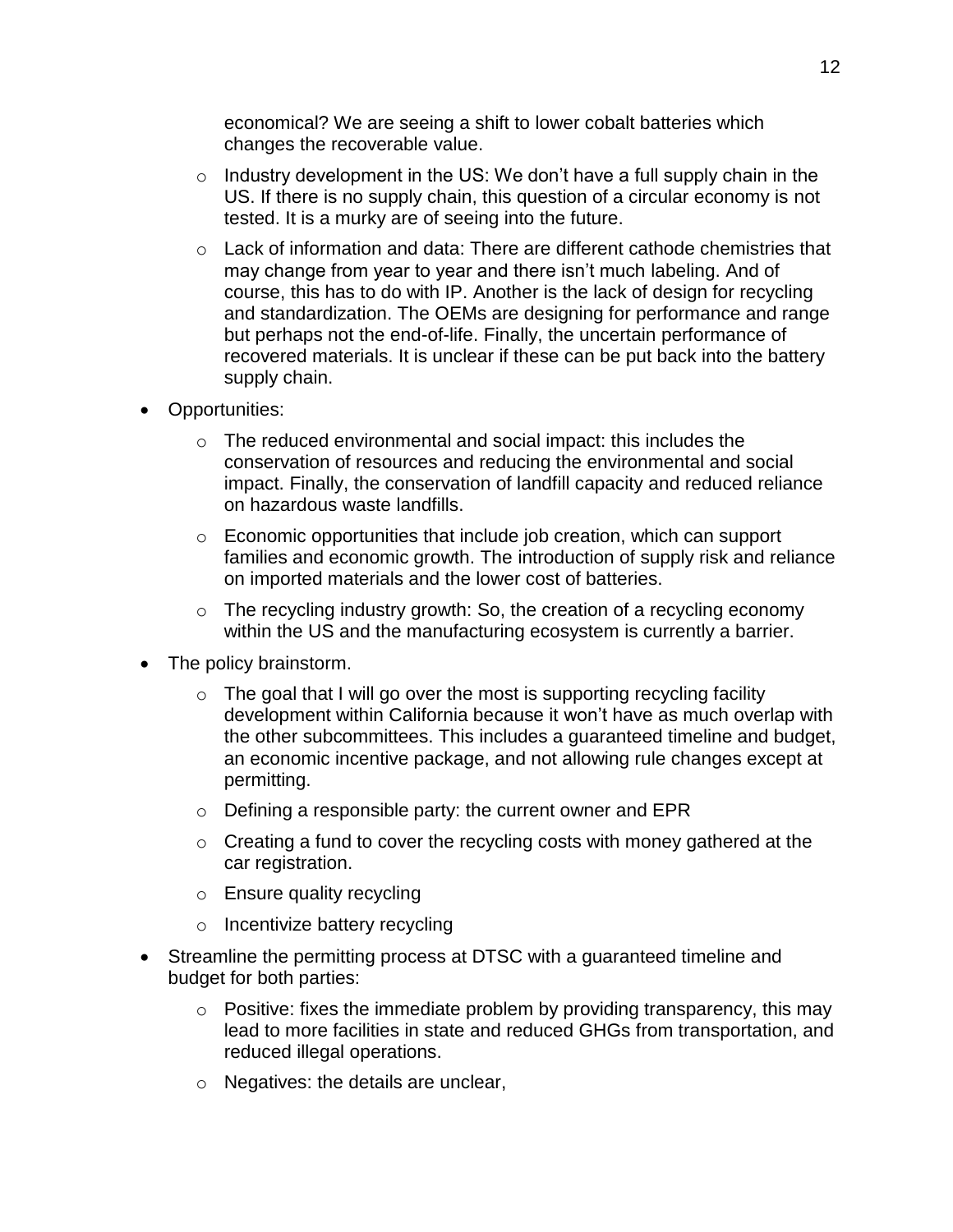- Economic incentive package:
	- $\circ$  Positive: can make business competitive by helping with upfront costs
	- $\circ$  Negative: doesn't fix the process or economics, there may be overcapacity through over incentivization. An example for this is e-waste facilities, the business may not be competitive in the long run, and public cynicism.
- Recycling fee gathered through registration costs
	- o Positive: Includes EVs purchased outside CA, avoids upfront costs and shared burden across all EV owners, route to funding EoL
	- o Negative: registration fees may be too high, does not address what the funds are for
- Extended producer responsibility
	- o Positive: incentivized design for recycling, clearly defines responsibility, OEMs will not have to pay oversight cost to CA, and addresses challenge of party at EoL
	- o Negative: potential increase of EV, OEMs don't have the tools to deal with the EVs, uncertain EV location at EoL, OEMs may not be able to meet requirement
- Core charge
- Labelling requirement

Questions:

- AL: Why would the core charge only be part of the market?
- MO: Let me get back to you
- Jessica Dunn: The core charge only covers part of the market because it would only apply to the batteries being replaced. If a battery is replaced the purchaser would have to pay a core charge for the new battery and then would get the money (core) back at EV end-of-life. The batteries that are replaced are a very small percentage of the total batteries and EVs on the market.
- 7. **Reuse subcommittee—** Alison Linder

AL: There is a lot of overlap so I will go fast.

- Barriers:
	- $\circ$  The cost of repurposing
	- o Allocation of responsibility. Reuse is an extra step of the loop and there is difficulty in knowing who would be responsible, and it came up that OEMs are liability conscious. From a policy standpoint it is useful to think of not only who is responsible but who is responsible at each time point.
	- o Lack of information about battery conditioning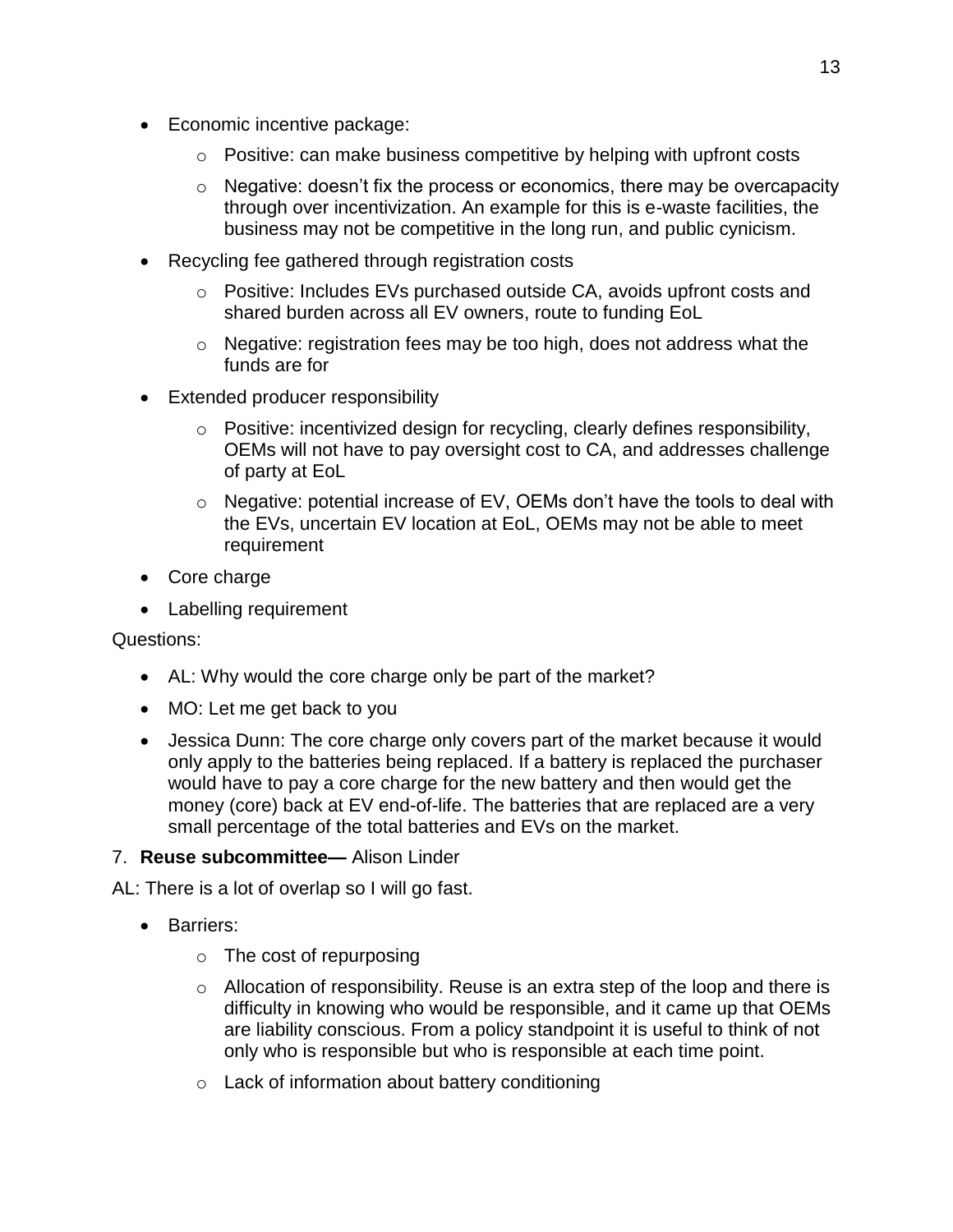- o First-life battery design
- o Acquisition challenges: the lack of volume but also
- Opportunities:
	- $\circ$  Reduce environmental impacts of large format LIBs such as displacing the mining
	- o Create skilled jobs
	- o Provide an affordable energy storage solution, expand the energy storage market
	- o Encourage transparency and coordination between producers and end-oflife stakeholders
- Policy brainstorm: these are broken into policies that facilitate reuse and those that determine who is responsible
	- $\circ$  Policies that facilitate reuse: universal diagnostic system, battery passport, mechanisms for testing, expand the eligibility for incentive programs. It was pointed out that some CA programs include new batteries but not used.
	- $\circ$  Policies that determine who is responsible: A fee collected at the point of purpose, extended producer responsibility. It might be helpful to include incentive programs for batteries that have a lower state of health. We don't want batteries to be taken back too quickly.
- Universal diagnostic system:
	- $\circ$  Strengths/opportunities: more operations would be able to determine reuse value, ability to flag safety issues, consumers and buyers have information, and decreased testing costs
	- o Weaknesses/threats: need to develop a robust UDS, measuring battery condition, opposition from OEMs, challenge of standardization
- Upfront fee collection:
	- o Strengths/opportunities moves cost form the public, supports the OEMs, administration burden shared
	- $\circ$  Negative/weaknesses: incentivize recycling and not reuse, opposition from the OEMs, and cost of managing could be high

Questions:

- Jennifer Krill: What is a UDS?
- GN: A universal diagnostic system would provide information to the consumer as to what the state of health is of the battery. This would be for example provide for the ability to plug a device into the battery and have readings on the capacity or voltage of the battery.
- 8. **Discussion of progress—** Caroline Godkin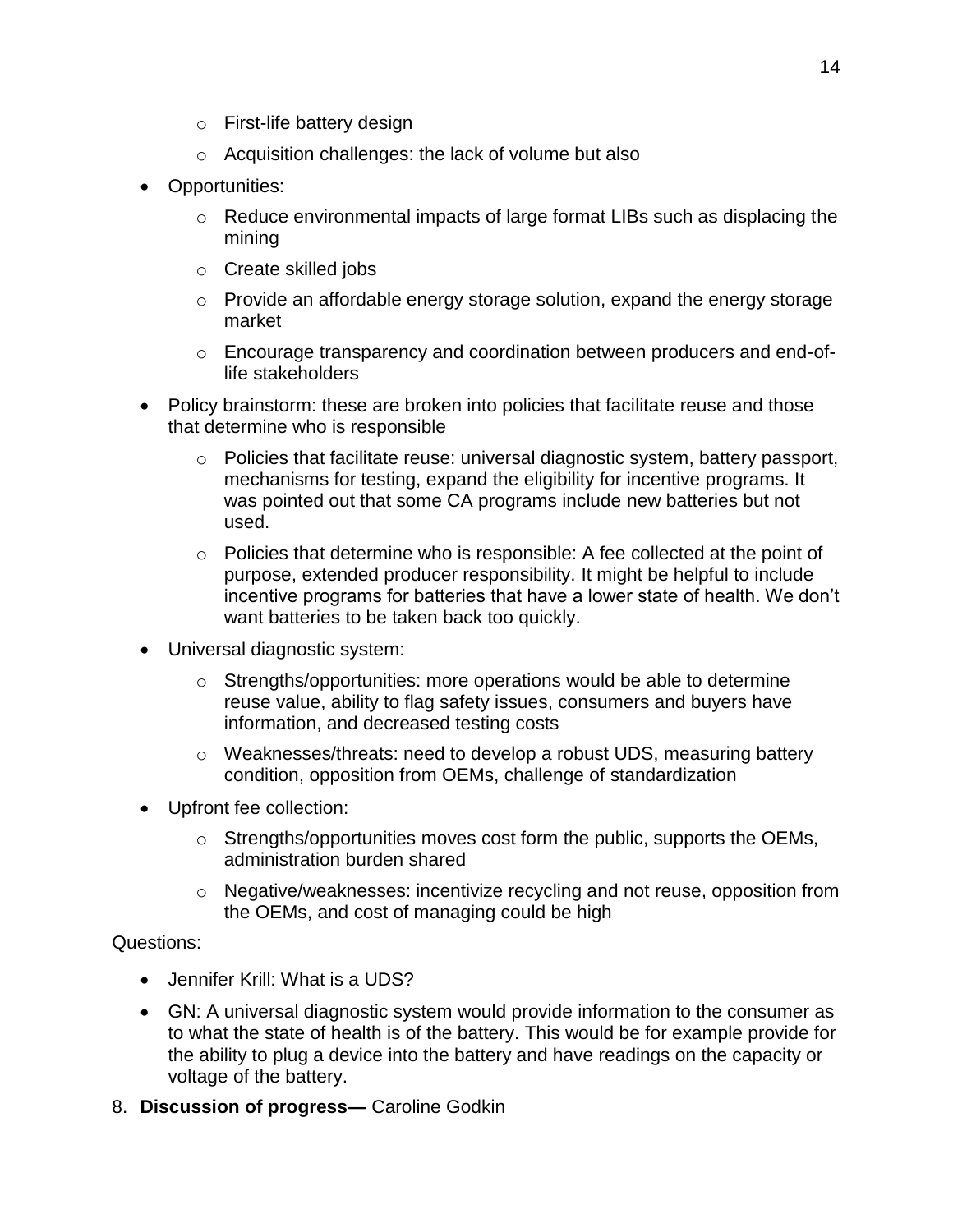- CG: Thank you to all the presenters and the UC Davis team. I am going to go around and call on people today.
- TA: I thought the presentations were informative. A couple comments about enforcement. I think the biggest issues is that regulations are passed but there isn't money to enforce these. This ends up being the bigger players are misguided with enforcement and the smaller players skate by and don't get the attention they deserve. Regulations without funded enforcement makes things worst. I pulled the report that was referenced from earthworks. I think the comment about getting 55% of metal requirement is achievable, this refers to copper. The other numbers, we need to remember that we are talking about twenty years down the road. So, this gets pushed way down the road and there are material supply issues to solve between now and then. Big believable in the free-market approach but I do support having some funds available for orphaned products. Funded recycling, I think is a mistake.
- DB: It was encouraging to hear that EVs are seen as an opportunity and not a burden. We are trying to encourage EV adoption and I worry that any kind of upfront fee will make it so lower- and middle-income people don't adopt. I know labelling is mentioned and part of ARB proposal, I encourage that.
- MC: I'll bring two points. I was surprised to see that many unlicensed. The new regulations need to have strong enforcement. Given the growth of the EV, I don't think we will be able to just use recycled materials—we will need both recycling and mining.
- TC: I really am echoing the comments about shock in respect to unlicensed dismantlers. There is this infrastructure we are trying to build up and that is a black hole and unsupported area. I do not know how to address that. Enforcement needs to be moved up the priority list. That's all I have.
- TF: I am also shocked about the unlicensed dismantler. I am surprised that they can acquire feedstock. It seems like there needs to be permitting and certification to participate at auctions. This creates a false market and the environmental and safety issues. If they were to create an environmental problem this is a burden to society and the OEM. The north America supply chain is also an area we need to focus. Everyone has great ideas and I think we don't know how it will end up. We need flexibility in the recommendations that we make.
- PG: We started looking at the barriers and opportunities document, is there a plan to discuss.
- MO: Yes, please make in line comments and send to me and the UCD team.
- PG: No one talked about discussing the design aspect. Is there a way we can influence in terms of chemistry or easier design? Jessica challenged us to do some homework and it sounds like the other groups had the same approach. One thought is to design a system with flexibility down the road and we don't want to burden it with an upfront cost. I had the idea of a hybrid approach of taking many of these routes to spread the cost. This could be used for clean-up,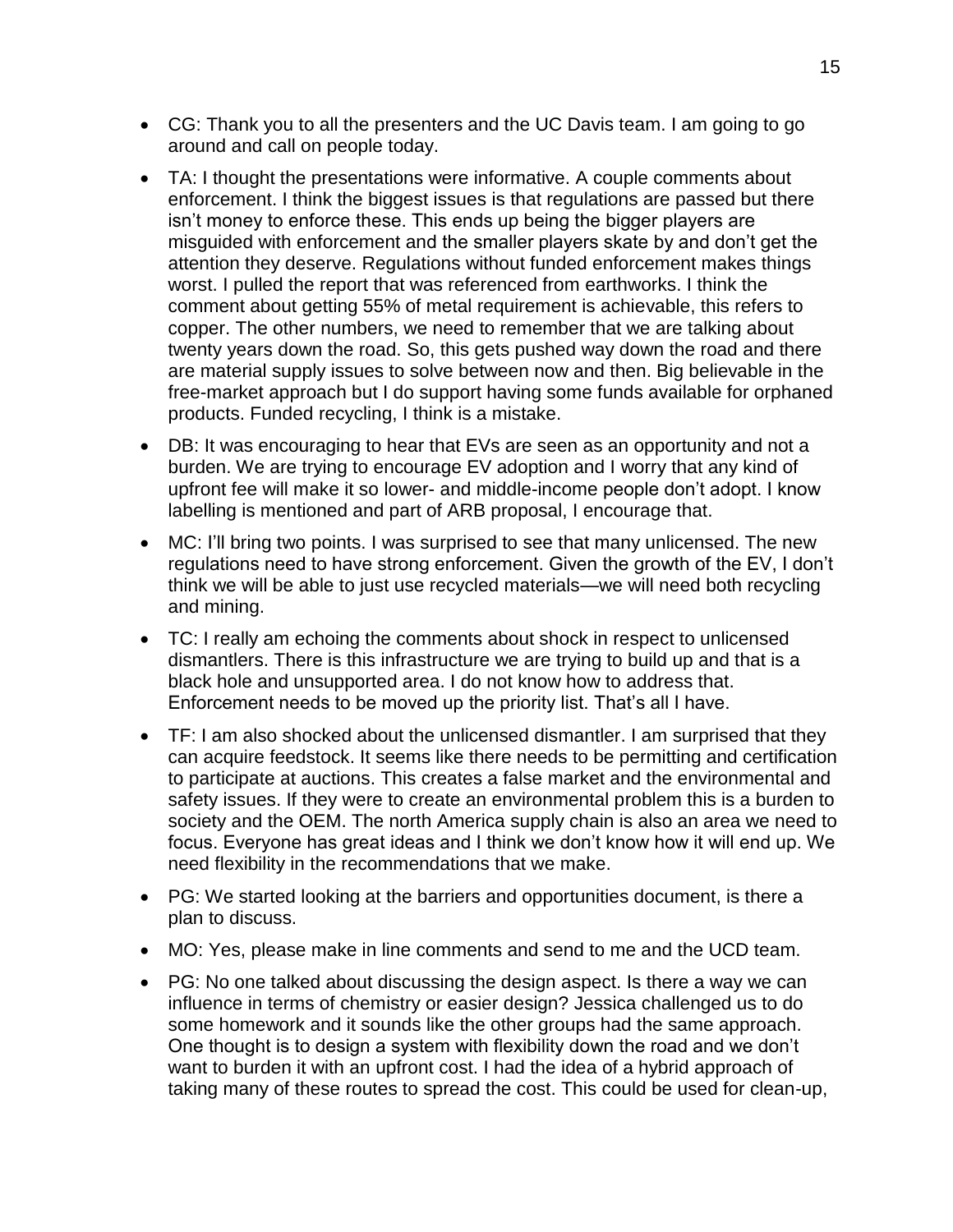orphaned modules, or even electric scooters. The idea is that if we spread out the costs through registration it would be spread out, but the OEM could pay 50% of the vehicle registration to cover half of the end-of-life costs. This can be a different fee based on the type of vehicle, two-wheel, hybrid, truck, or passenger vehicle. This fee can be used to address a multitude of costs down the road.

- SH: I was aghast at hearing about the unlicensed dismantlers. I think the distinction between who is responsible and who pays is a hard one. These EVs are out there for 15 to 20 years before EOL. I think the initial customer putting a bottle return fee just doesn't work. That is why I think the core charge is a great idea. We have a huge task in front of us. The OEMs are tasked with moving everyone over to EVs and that means that low-, middle-, and high-class people need to be able to afford an EV. The economics are really challenging. The labelling and battery SOH monitor could probably address the concerns across all the subcommittees.
- JK: I echo a lot of what the previous speakers have said. I am impressed by the alignment between subgroups. The framework was great for leapfrogging and learning. I am shocked about the unlicensed dismantlers as well. A few remarks about the role of mining. For clarity sakes, I am not saying we won't need mining for the EV revolution but I think we need to realize that it has impact.
- GK: JK's point that the report of the subcommittee will help with the writing of the report. The fact that the subcommittees overlap with issues allowed for the reinforcement of how complex these issues are and implementing a program that takes into account these issues. Our responsibility is important to convey these difficulties and that any legislation needs to take these into account or it will burden every industry. We have captured these challenges and we can convey this. I don't think anybody knows how this will end, I think our recommendation should be that we establish a program but it allows for the market to grow. I now know where we are going with the report and I feel much better about the direction that we are going.
- NL: I hate being in the middle of the alphabet, I always get stuck after people saying things I thought. I also saw an overlap. One thing that I am not clear is that I have a hard time knowing peoples position and how far we are from a consensus. When we get into the report writing we will have to deal with that. Another thing is that maybe we need to look at a yes and approach where we take a lot of pieces to conquer the problem. My initial approach was thinking manufacturers should have to deal with this but maybe we should combine approaches. Maybe warranties should include taking back all the batteries under ten years, core exchange programs can take some. I think it is a good point that if we want to get to 100% ZEV, we don't want to increase EV costs. I am wondering if maybe we can use a lot of these policies to cover the costs and help fund the batteries that are left if it is a relatively small delta. I like where Perry is going with his approach.
- CG: Yes, I think we need to get to know what each party is thinking. I like the "yes and" approach.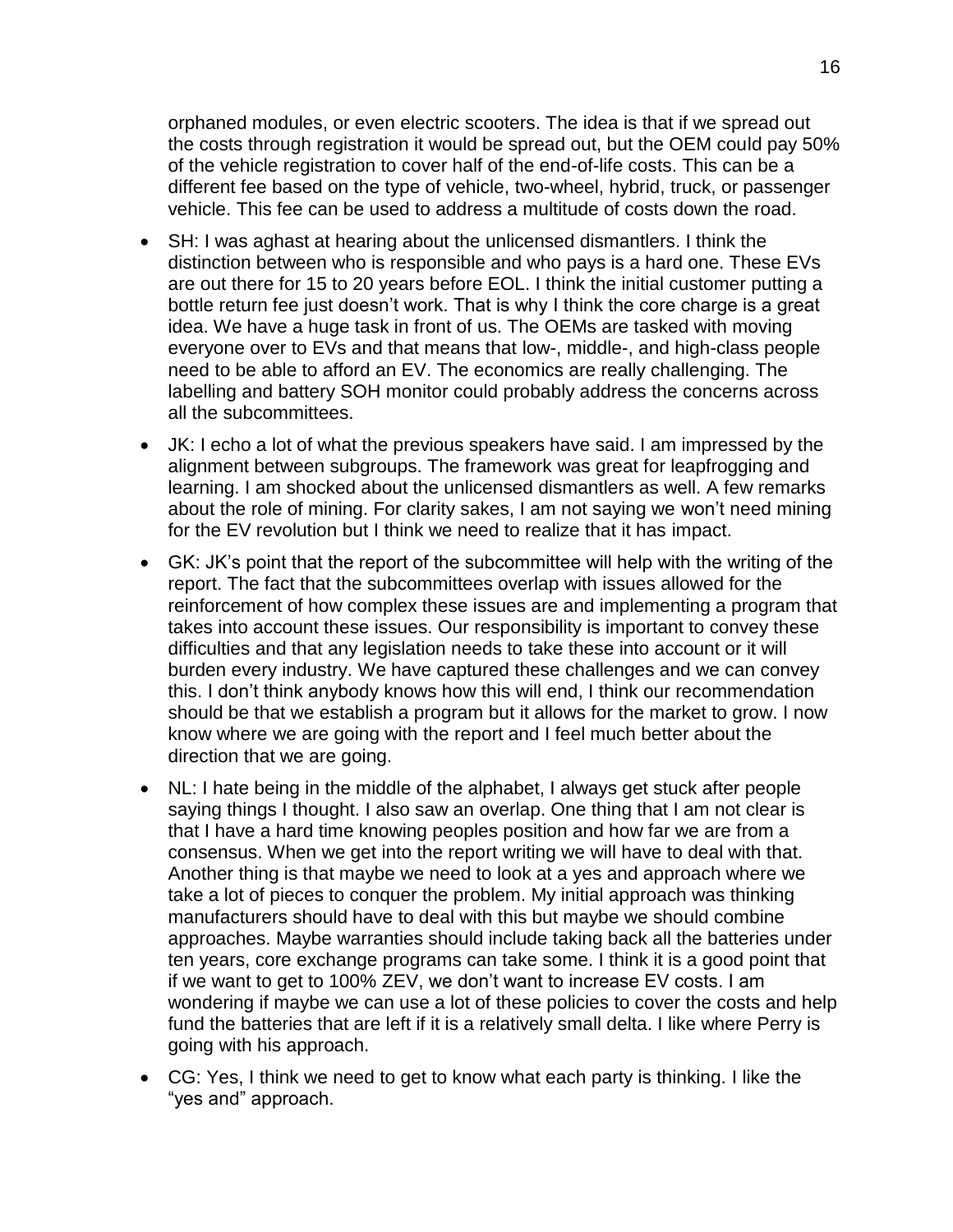- AL: I will echo the delight that the subcommittees have overlap. I think the yes, and approach is great but I see a lot of them in conflict. I don't know how those will be resolved from a process standpoint. I think that for me a useful next step is to map out the life of the battery from the point of manufacturing to the end of life so we don't miss anything. For example, someone talked about expedited permitting and that is something we don't want to miss and is a great idea. I think it would be helpful to map this out in a logical and linear way. One point of incompleteness for me is the upfront fee and producer responsibility. In many cases I think they work in similar ways. My point of determining who is responsible for what could work there. I know people have made the claim that any kind of fee that would handle end of life concerns could discourage EV sales. I would encourage the committee not think about that. I think they should think about the full life impacts because the cost of EVs are coming down and there is policy support for the decreasing of costs. I don't think we can hide behind that to avoid internalizing end of life costs.
- GN: Great presentations today. For Tom's presentation, I am not sure how to streamline the battery EoL and decreasing the transportation costs. I think we are all on the same page about mining. There is no such thing as a free lunch. Based on the ZEV, by end of 2020 2.3% are EVs. If this is to go to 100% there will be a huge need and demand for EVs. I suggest looking at USGS mineral surveys for more information. The last point is that the UDS and battery identification and composition labeling. I have a hard time seeing this as an IP issue, I think it is a safety issue. If the OEMs aren't willing to take back the products then the information needs to be available to those handling it
- NN: \*No comment\*
- LR: I am at the risk of saying the same thing as everyone else. I recommend we look at on-site meetings again. It may make sense that we get back together in a face-to-face form. That will make the discussions and activities move along quicker. I am familiar with the pick and pull industry so I wasn't surprised. This is a huge void that needs to be addressed. I am impressed by the Governor's programs and see that they are trying to support the growth of industry. That warms my heart. I think getting some feedback from the other committees was helpful. We struggled on the reuse committee and getting to a point where it is in a document will be difficult.
- LS: I am the new addition to the logistics subcommittee. I am staff council to the California automotive industry (CNCDA). I am very happy to be here and honored to be added. At risk of being repetitive, I just want to echo comments about trying to keep costs down, they are not cheap to make. I know costs will come down in an organic way so that can be adjusted as things go forward. I also want to emphasize the need for enforcement. These are dangerous and there are liability issues with dismantling. I do like that there is a splitting of fees. Yes, OEMs are making these vehicles, but they also will be forced to make these vehicles. From the meetings I have been in everyone has been collaborative and haven't just been trying to force the fees on the manufacturer which I appreciate.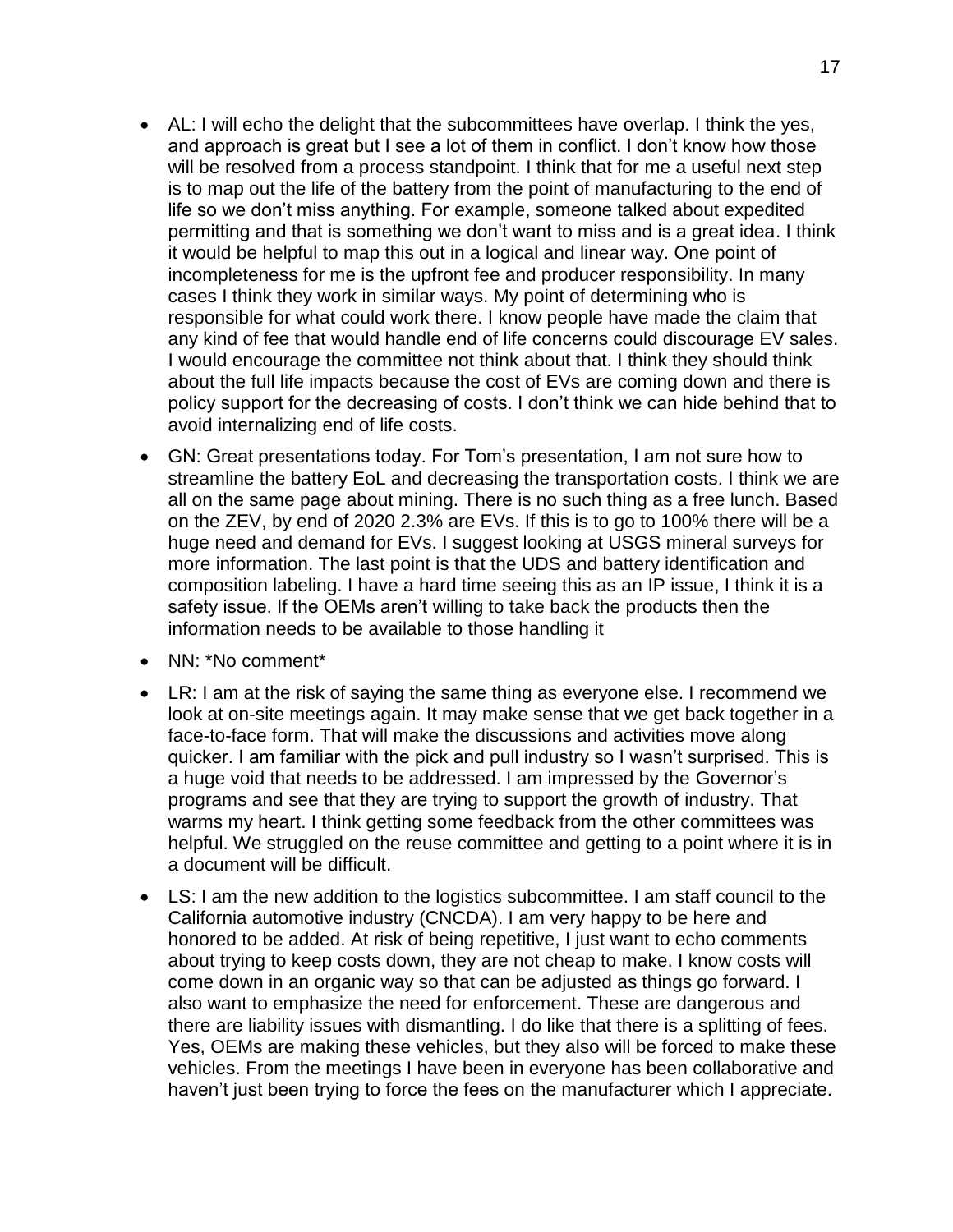- AS: I agree with the others that emphasized the informative nature of today's presentation. I think it is very impressive by the amount of work of the subcommittees and the time contributed. In regard to synergy, I think it is critical to look at this from upstream and downstream. I think we are still trying to figure out the best option of hybrid EPR, to full EPR, a take-back program. I think we need to be prepared for in a change of chemistry and the value of batteries going down. We see this with e-waste, we need to be prepared to address that negative value that we will likely have. We need to be flexible and look in the long-term. I agree that strong enforcement is needed but we do need resources. In terms of next step, it will be interesting how we will streamline the process and the report. If there aren't things addressed yet we will be able to get to that.
- MS: I want to encourage everyone to look at the barriers and opportunities draft. I know that everyone didn't because the draft has the information about the unlicensed recyclers. So please read that and get it back to us.
- AK: I think it is great to see the cohesion between the three subcommittees. I think there has been a great effort from everybody and I am excited to see where it goes.
- MO: It was interesting to see just how much overlap there was. It is really stark to see just how much we have converged on a few core policy ideas. It will be interesting to see where we stand. I don't think we will have full consensus, well maybe some such as enforcement issues, but the cost distribution will likely have varying opinions. These subcommittees will continue to meet monthly, we meet as a larger body per quarter.
- $\bullet$  MO: the next meeting is scheduled for July 13<sup>th</sup>, 2021 at 9 AM to 2 PM.
- CG: Two comments from Ryan Barr:
	- $\circ$  The issue of enforcement should be considered or there will be a similar issue in the repurposing industry
	- o IP is not a good reason to hold off on sharing UDS. UDS should be available for the past and near-term vehicles. This is feasible and can dramatically increase the safety and value of batteries
- Hanjiro Ambrose: I would encourage everyone to check out the recent workshop materials from the Air Resources Board Advanced Clean Cars 2 Program workshop from May 6th. The Advanced Clean Cars 2 proposal, which would apply to 2026 model year and future vehicles, includes provisions for standardized state of health metrics and a battery labelling requirement. https://ww2.arb.ca.gov/our-work/programs/advanced-clean-cars-program
- Sandy Blalock: The only solution to unlicensed auto recycling is effective enforcement on multiple levels. A huge burden to every state and their resources. Putting additional burdensome regulations on the licensed auto recyclers in California, while removing opportunities to resell vehicle components into a retail market will have disastrous consequences. Good insight Toshi!
- MO: thank you everyone. We introduced our new member, approved meeting,